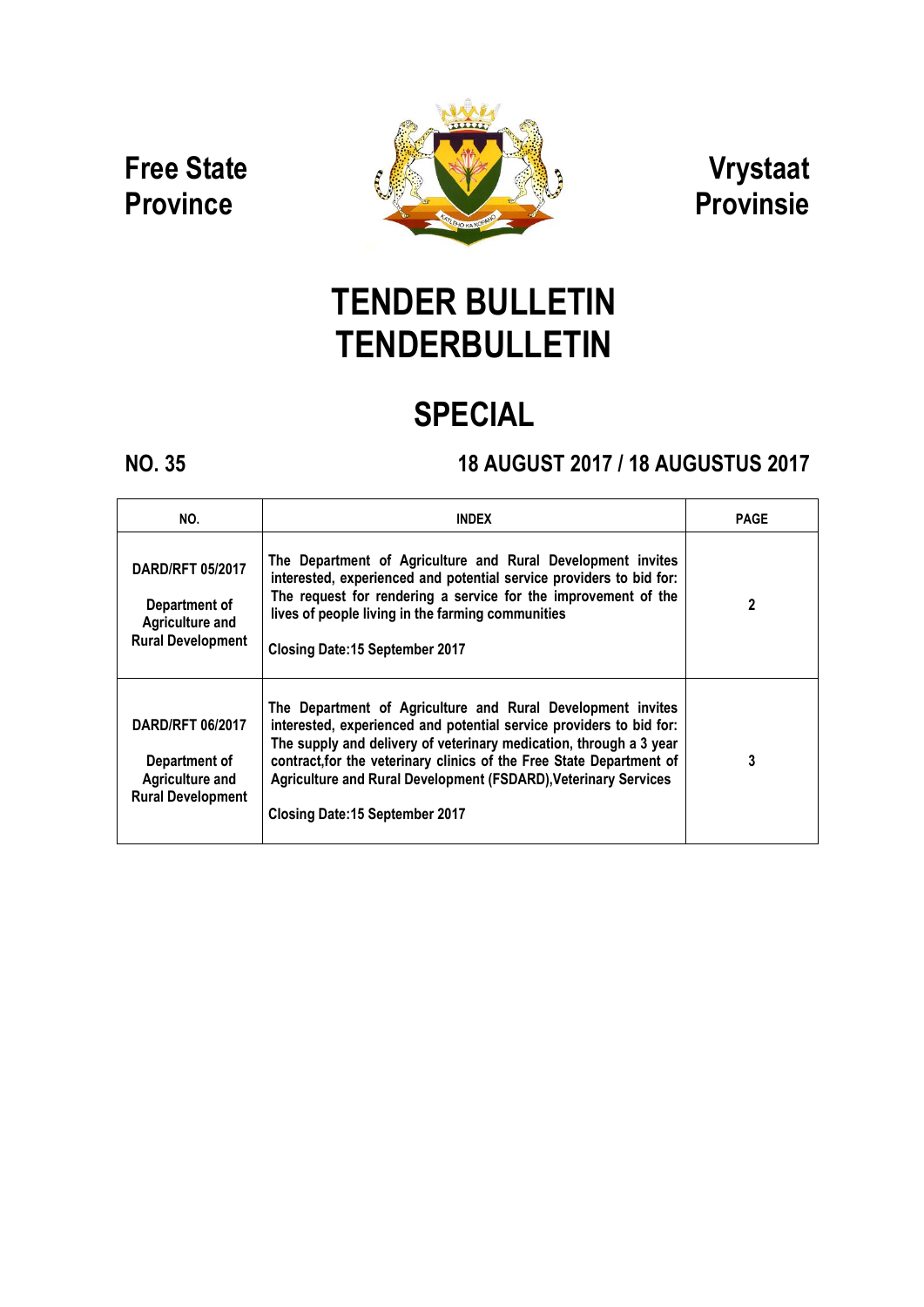#### Bid No.: DARD/RFT 05/2017: THE DEPARTMENT OF AGRICULTURE AND RURAL DEVELOPMENT INVITES INTERESTED, EXPERIENCED AND POTENTIAL SERVICE PROVIDERS TO BID FOR: THE REQUEST FOR RENDERING A SERVICE FOR THE IMPROVEMENT OF THE LIVES OF PEOPLE LIVING IN THE FARMING COMMUNITIES

Sealed bids clearly marked with bid number and the description must be submitted or deposited into the designated tender box at Glen Agricultural Institute, Administration Building (Tender box 1) and no telephonic, facsimile, email or late submission will be accepted. The following documents must form part of the submission:

- 1. Registration with Centralized Supplier Database (CSD);
- 2. Proof of Tax Compliance Status:

 The South African Revenue Service (SARS) no longer issues printed Tax Clearance Certificates and there are two options available for submission. In both cases, SCM officials will verify bidder's tax compliance status online.

- (a) Suppliers who still have valid, original, printed Tax Clearance Certificates can submit them. However, they must also provide their Tax Clearance Compliance Status PIN by writing it on the top of the Tax Clearance Certificate submitted, in order that bidder's tax compliance status can be verified.
- (b) Bidders who are registered on the government Central Supplier Database (CSD) must include in their bid document, a copy of their Master Registration Number (supplier number). Tax compliance status will be verified online at www.csd.gov.za.
- 3. Certified ID copy(s) of director(s),
- 4. Certificated copy of a sworn affidavit or B-BBEE certificate issued by accredited companies, standard affidavit form from DTI or a letter from the auditors/bookkeepers, or a letter from the auditors and those who do not submit their B-BBEE status do not qualify for preference points for B-BBEE but will not be disqualified.
- 5. A tenderer who provides audited financial statements for the preceding year. If the financial statements are older than 6-months, the tenderer must provide interim financial statements.
- 6. Joint ventures are eligible to submit documents provided they satisfy the criteria stated in the tender document.
- 7. Bids shall remain valid for 120 days after the closing date

### Functionality and BBBEE Evaluation criteria: 80/20

| Price and quality criteria | 80 Points |
|----------------------------|-----------|
| B-BBEE                     | 20 Points |

NB: A minimum total score of 50 percent is required to pass this first stage of the evaluation process, please note that any bidder who scores below 50% on functionality will automatically be disqualified.

#### Bids should be submitted under the following arrangements:

| <b>REQUIREMENTS/INFORMATION</b>         | <b>DARD/RFT 05/2017</b>                                                                                  |
|-----------------------------------------|----------------------------------------------------------------------------------------------------------|
| <b>Compulsory Briefing Session</b>      | Friday 25 August 2017 at 11h00 at Glen in the Auditorium, Verbeeck Building.                             |
| <b>Closing Date</b>                     | Friday 15 September 2017 at 11h00: Glen Agricultural Institute,<br>Administration Building, SCM section. |
| <b>Enquiries: SCM and bid documents</b> | Ms. F Khumalo at 051 861 8793 /060 977 2535<br>fikile@agric.fs.gov.za                                    |
| Enquiries: Technical                    | Mr. R.K Sehong at 051 861 8355 / 071 1447 461<br>thabiki@fs.agric.za                                     |

Bid documents are obtainable from the cashier's office (room 149) in the Administration Building at Glen Agricultural Institute, from 21 August 2017 (Monday to Friday) from 08h00 to 15h30 at a non-refundable cost of R 267 per document.

Banking details are as follows: Holder: FSPG Agriculture, Standard Bank Acc. No. 240 323 181, Branch: 00 55 34 Brandwag; Current Account: Ref: 0000 20250

--------------------------------------------------------------------------------------------------------------------------------------------------------

Documents are also available on the e-Tender Publication Portal and can be downloaded from www.etender.gov.za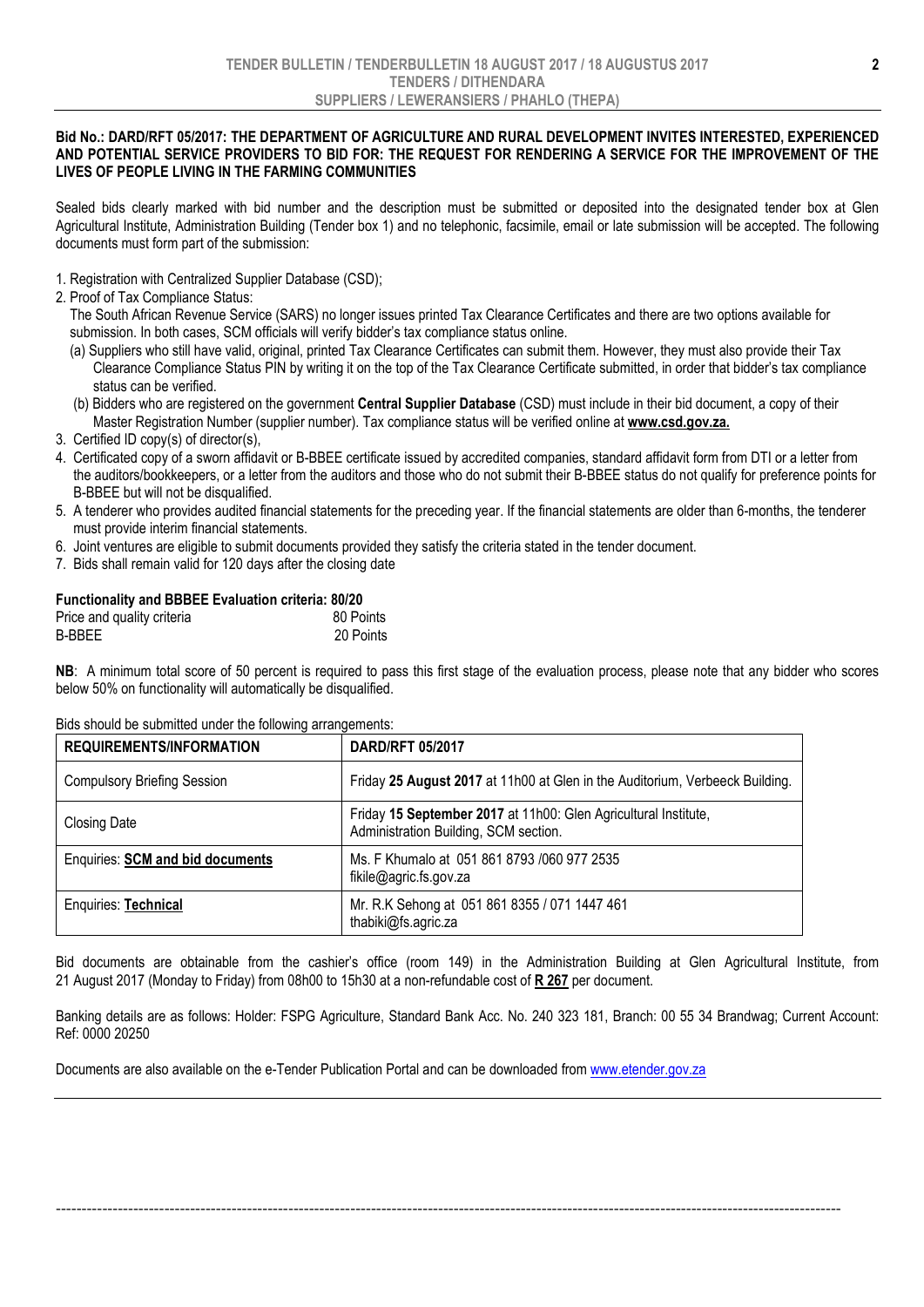#### Bid No.: DARD/RFT 06/2017: THE DEPARTMENT OF AGRICULTURE AND RURAL DEVELOPMENT INVITES INTERESTED, EXPERIENCED AND POTENTIAL SERVICE PROVIDERS TO BID FOR: THE SUPPLY AND DELIVERY OF VETERINARY MEDICATION, THROUGH A 3 YEAR CONTRACT, FOR THE VETERINARY CLINICS OF THE FREE STATE DEPARTMENT OF AGRICULTURE AND RURAL DEVELOPMENT (FSDARD), VETERINARY SERVICES

Sealed bids (double envelope system) clearly marked with bid number and the description must be submitted or deposited into the designated tender box at Glen Agricultural Institute, Administration Building (Tender box 2) and no telephonic, facsimile, email or late submission will be accepted. The following documents must form part of the submission:

- 1. Registration with Centralized Supplier Database (CSD);
- 2. Proof of Tax Compliance Status:

 The South African Revenue Service (SARS) no longer issues printed Tax Clearance Certificates and there are two options available for submission. In both cases, SCM officials will verify bidder's tax compliance status online.

- (a) Suppliers who still have valid, original, printed Tax Clearance Certificates can submit them. However, they must also provide their Tax Clearance Compliance Status PIN by writing it on the top of the Tax Clearance Certificate submitted, in order that bidder's tax compliance status can be verified.
- (b) Bidders who are registered on the government Central Supplier Database (CSD) must include in their bid document, a copy of their Master Registration Number (supplier number). Tax compliance status will be verified online at www.csd.gov.za.
- 3. Certified ID copy(s) of director(s),
- 4. Certificated copy of a sworn affidavit or B-BBEE certificate issued by accredited companies, standard affidavit form from DTI or a letter from the Auditors / bookkeepers, or a letter from the auditors and those who do not submit their B-BBEE status do not qualify for preference points for B- BBEE but will not be disqualified.
- 5. A tenderer who provides audited financial statements for the preceding year. If the financial statements are older than 6-months, the tenderer must provide interim financial statements.
- 6. Joint ventures are eligible to submit documents provided they satisfy the criteria stated in the tender document.
- 7. Bids shall remain valid for 120 days after the closing date

#### Functionality and BBBEE Evaluation criteria: 80/20

| Price and quality criteria | 80 Points |
|----------------------------|-----------|
| B-BBEE                     | 20 Points |

NB: A minimum total score of 50 percent is required for quality (Schedule A). A tenderer that does not achieve a minimum score of 50% will not be evaluated further. Shortlisted bidders will be required to do the presentation of their proposal (Quality Schedule B) to the Departmental Evaluation Committee. A minimum total score of 50 percent is required for quality (combined score of Schedule A and B) in order for the tender to be further evaluated (financial proposal).

| <b>REQUIREMENTS/INFORMATION</b>         | <b>DARD/RFT 06/2017</b>                                                                                  |
|-----------------------------------------|----------------------------------------------------------------------------------------------------------|
| <b>Compulsory Briefing Session</b>      | Friday 25 August 2017 at 12h00 at Glen in the Auditorium, Verbeeck Building.                             |
| <b>Closing Date</b>                     | Friday 15 September 2017 at 11h00: Glen Agricultural Institute,<br>Administration Building, SCM section. |
| <b>Enquiries: SCM and bid documents</b> | Ms. F Khumalo at 051 861 8793 /060 977 2535<br>fikile@agric.fs.gov.za                                    |
| <b>Enquiries: Technical</b>             | Dr. Rob Fouche at 051 436 3677 / 083 535 9622<br>rob@fs.agric.za                                         |

Bids should be submitted under the following arrangements:

Bid documents are obtainable from the cashier's office (room 149) in the Administration Building at Glen Agricultural Institute, from 21 August 2017 (Monday to Friday) from 08h00 to 15h30 at a non-refundable cost of R 427 per document.

Banking details are as follows: Holder: FSPG Agriculture, Standard Bank Acc. No. 240 323 181, Branch: 00 55 34 Brandwag; Current Account: Ref: 0000 20250

--------------------------------------------------------------------------------------------------------------------------------------------------------

Documents are also available on the e-Tender Publication Portal and can be downloaded from www.etender.gov.za